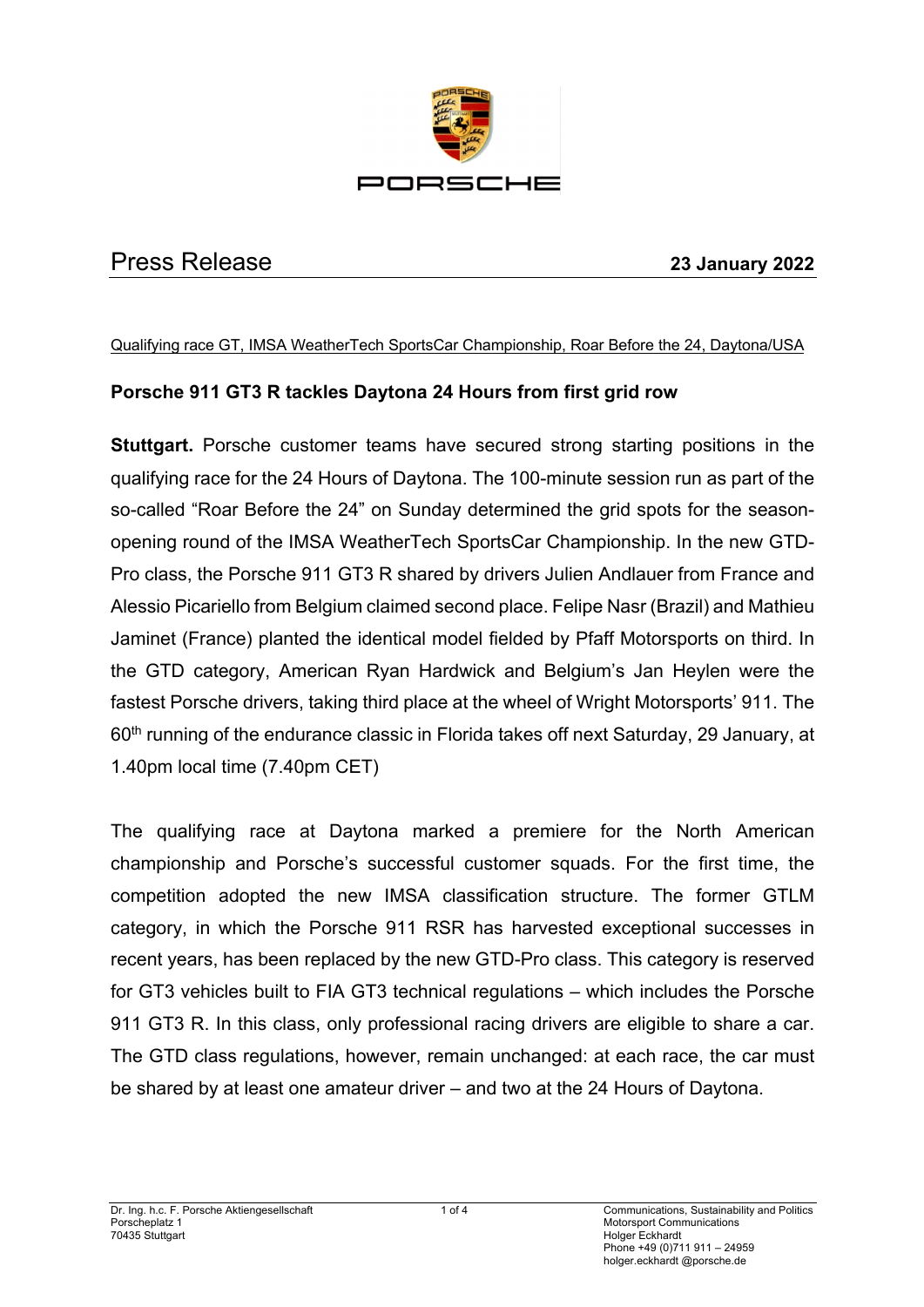For the 100-minute qualifying race, only two drivers were required per vehicle. In sunny and cool conditions in Florida, two 911 GT3 R dominated the first half of the race at the front of the GTD-Pro field. In the No. 9 car, Mathieu Jaminet beat Alexandre Imperatori at the wheel of his pole-setting KCMG car in the first lap. The pair then commanded the two front spots until the scheduled pit stops at the halfway mark. While everything ran like clockwork for the Pfaff Motorsports squad, for the customer team from Asia, the petrol flowed too slowly into the tank and, as a result, KCMG lost about a minute. Ultimately, Patrick Pilet from France finished in tenth place. Meanwhile, in the final 30 minutes, Alessio Picariello battled for the lead but had to relinquish the top spot to the eventual winner, Lamborghini. WeatherTech Racing's Porsche 911 GT3 R finished in second place, ahead of the 500+ PS 911 campaigned by Pfaff Motorsports.

In the GTD category, Jan Heylen launched a strong charge through the field at the wheel of the Wright Motorsports entry. At half-time, the Belgian had taken the wheel from his teammate Ryan Hardwick (USA) and worked his way up the order to third place. In the race without a single caution phase, the 911 GT3 R racers fielded by Hardpoint, GMG Racing and TGM finished on positions 14, 15 and 19.

"All in all, this was a very successful start. The double podium result in the GTD-Pro class and the podium spot in the GTD category create a very positive mood within the Porsche family," concludes Sebastian Golz, Project Manager Porsche 911 GT3 R. "Most of the driver pairings and their teams met for the first time at this Daytona event. So far everything has gone really smoothly, the teamwork is exemplary. It's a great basis for the coming week when it really counts."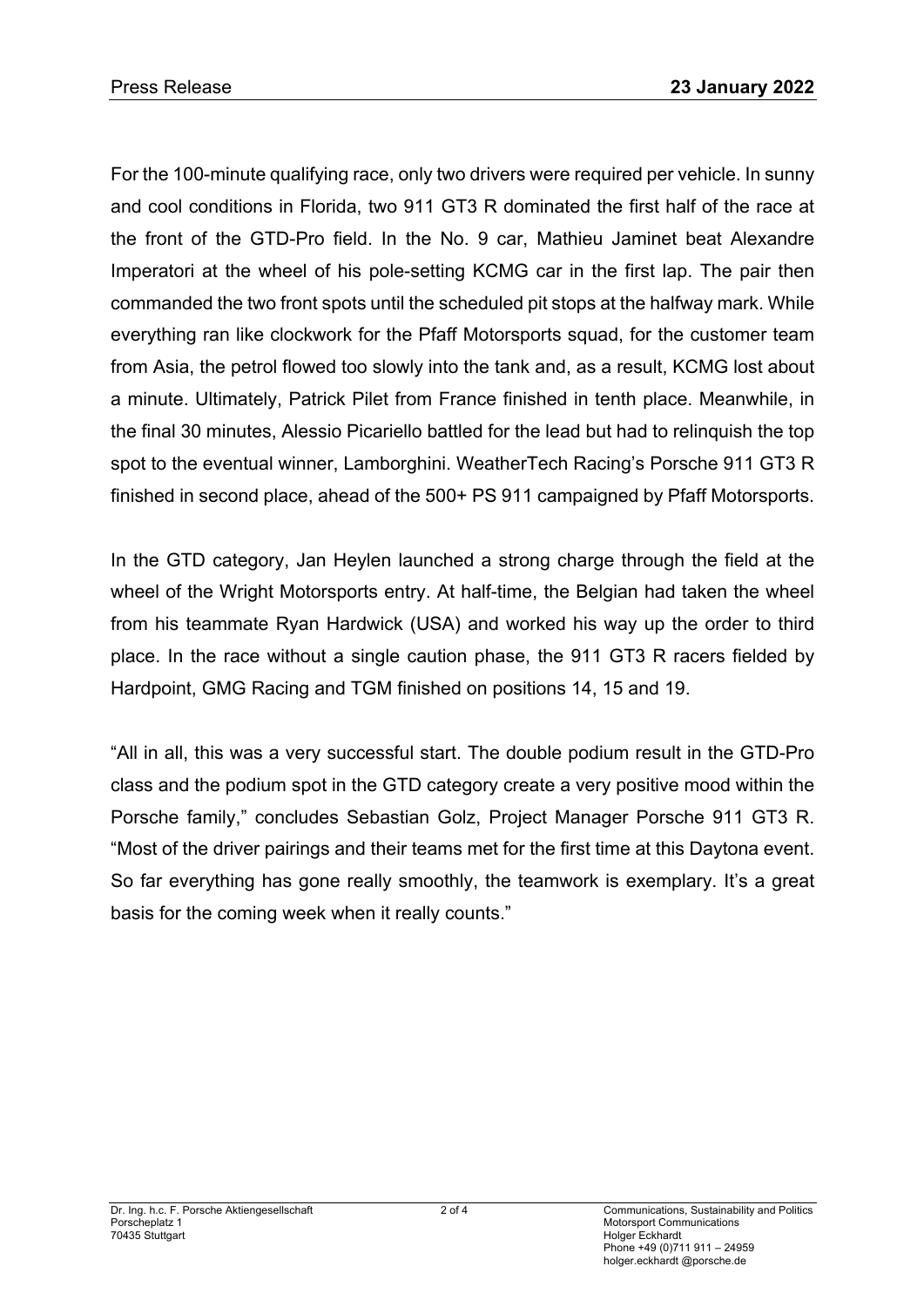## **Drivers' comments on the qualifying race**

**Julien Andlauer (Porsche 911 GT3 R #79):** "We stormed from P13 to second – not bad! It was so much fun. The car's balance was great in the cool conditions. Still, as great as this result is, it doesn't really mean much. What's more important is how we're placed next weekend. That's when we go for the big trophies."

**Felipe Nasr (Porsche 911 GT3 R #9):** "It was a fantastic experience for me because it's my first race outing in the Porsche 911 GT3 R. Mathieu did a great job and put us in first place. It immediately became clear: our No. 9 car is superbly balanced and has what it takes to compete at the top. It was also important for me to familiarise myself with the procedures. Things like driver changes at pit stops can be practised often and well, but they have to flow flawlessly when it matters most. It worked brilliantly today, and that makes me very happy."

**Patrick Pilet (Porsche 911 GT3 R #2):** "During the refuelling pit stop, the petrol didn't flow as planned and that cost us a lot of time. Still, I'm glad it happened in the qualifying race. Imagine if something like that happened in the 24-hour race. So with that in mind, I'm almost happy that this problem cropped up today. Otherwise, our car ran very well. We were fast and consistent throughout the test week, so we're in high spirits."

**Jan Heylen (Porsche 911 GT3 R #16):** "While third place looks good, I'm not at all sure if this reflects the true picture. My charge through the field seemed too easy. Sure, some colleagues didn't go all-out. But okay, I guess it's not yet serious. We got a clean run with a lot of overtaking – it was fun."

## **Result GTD-Pro class**

- 1. Caldarelli/Bortolotti (I/A), Lamborghini Huracan GT3, 56 laps
- 2. Andlauer/Picariello (F/B), Porsche 911 GT3 R #79, 56 laps
- 3. Jaminet/Nasr (F/BR), Porsche 911 GT3 R #9, 56 laps
- 10. Imperatori/Pilet (CH/F), Porsche 911 GT3 R #2, 55 laps